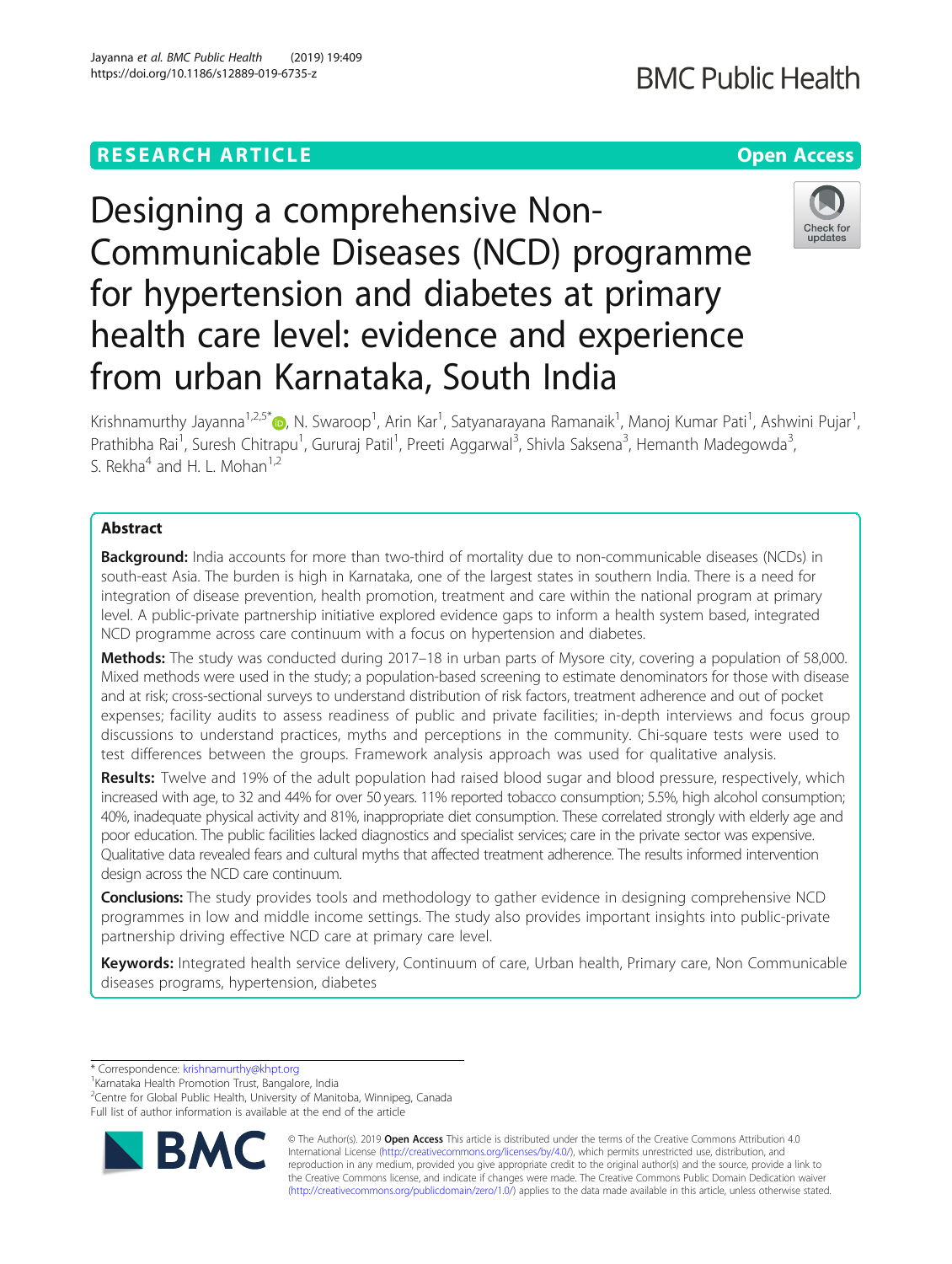# Background

World Health Organization (WHO) estimates that more than a third of 40 million deaths occurring due to Non-Communicable Diseases (NCDs) globally, are premature deaths. Over 80% of them occur in low- and middle-income countries (LMIC) [\[1](#page-10-0)]. With around 5.87 million deaths annually, India shares more than two-third of the mortality due to NCDs in the South-East Asia Region<sup>1</sup> [[2\]](#page-10-0). The probability of an Indian, in the age group of 30–70 years, dying at present from one of the four NCDs i.e. cardiovascular diseases (CVD), diabetes, cancer, and chronic respiratory disease is 26% [\[3\]](#page-10-0). Burden of NCDs in India is expected to worsen in the future; diabetics will increase from 40.9 million to 69.9 million by 2025 and obesity will affect 52.1 million by 2030 [\[4](#page-10-0), [5](#page-10-0)]. CVD will be the leading cause of death contributing to 29% of all deaths by 2030. Clearly, there is a sense of urgency to address a two-fold challenge i.e. to manage the large cohort of NCD cases effectively and to prevent new additions into this cohort. The sustainable development goal (SDG) 3.4 aims to reduce the premature mortality due to NCDs by a third [\[6\]](#page-10-0) and absence of timely and effective intervention at this juncture may leave the hope of achieving the SDG unrealized.

The burden of NCDs is high in the state of Karnataka, one of the largest states in southern India. As per recent estimates, four major NCDs constitutes around 25% of all disease burden among 15–39 aged population in the state; this burden reaches more than 70% among people aged more than 40 years [[7](#page-10-0)]. A study done in coastal Karnataka in 2006–07 showed the prevalence of hypertension among people over 30 years at 43.3% and out of them, only half knew that they had hypertension, and 20.2% were newly detected during the study. The prevalence of type 2 diabetes ranges from 3.77 to 16% [[8](#page-10-0), [9](#page-10-0)].

The Ministry of Health and Family Welfare of Government of India launched the National Programme in 2008 with the objectives to prevent and control common NCDs through behaviour and life style modification, early diagnosis and management of common NCDs such as hypertension and diabetes, building capacity at various levels of health care. To strengthen implementation, a national NCD cell was constituted to develop standard operating procedures, training modules, operational guidelines, quality benchmarks, monitoring tools and reporting formats [[10](#page-10-0)]. National Health Mission (NHM) provides an overarching umbrella, subsuming the existing NCD control programmes in both urban and rural areas. The efforts have not been effective on the ground due to implementation level challenges. Health systems constraints in relation to human resources, poor training quality, and poor awareness within community have been highlighted [[11\]](#page-10-0). Experts are also critical about the lack of strategic focus on specific disease conditions within the larger NCD programs [[12](#page-10-0)].

In this context, there is a need to strengthen implementation on the ground. The need to implement the programme comprehensively, through integration of disease prevention, health promotion, treatment and care at the primary level, is well envisaged in policies and guidelines. But there is a paucity of evidence as to how best to integrate them on the ground  $[10]$  $[10]$ . It is particularly important, in the context of fragmented urban health systems, to understand as to how to design, implement, monitor and evaluate NCD interventions across its care continuum  $[13-16]$  $[13-16]$  $[13-16]$  $[13-16]$ . To address this knowledge gap, a pilot implementation research initiative was undertaken during 2017–18 in urban city of Mysore in Karnataka. The consortia had a mix of public and private partners i.e. Government of Karnataka, Landmark group and Karnataka Health Promotion Trust (KHPT). The objectives of the implementation research were to undertake an in-depth situation analysis through a mixed methods approach, and design effective health systems based interventions through an iterative formative research process. The project focused its efforts on two common NCDs, hypertension and diabetes. In this paper, we present findings and insights from the research that informed the design of the intervention model. The paper also presents the model that will be further evaluated through a formative research, concurrent monitoring and impact evaluation in the next phase.

# Methods

# Study design and framework

We used mixed methods research design to identify gaps and design interventions for Hypertension and Diabetes across the care continuum using an established continuum of care framework [[17](#page-11-0)]. Through a series of workshops, the project teams identified the information gaps and the plans for situation analysis (Table [1](#page-2-0)).

# Study setting and population

The study was carried out in Kumbarakoppalu urban primary health center (UPHC) area in Mysore, a city located in South of Karnataka. Mysore is known for its tradition and culture, with tourism and agriculture driving the economy. The city has population of 990,900 (50.2% men and 49.8% women), a sex ratio of 993 and child sex ratio of 955. The city has a literacy rate of 87.5%; 73% of the population belongs to Hindu religion, and 17% represent the disadvantaged section, referred to as scheduled caste and tribes  $(SC/ST)^2$ .

# Study phases, sample, and instruments

The study was implemented between September 2017 and March 2018 in different phases; phase 1: Population-wide screening to detect prevalence of hypertension and diabetes in UPHC area; phase 2: Sample survey to understand distribution of risk factors for hypertension and diabetes,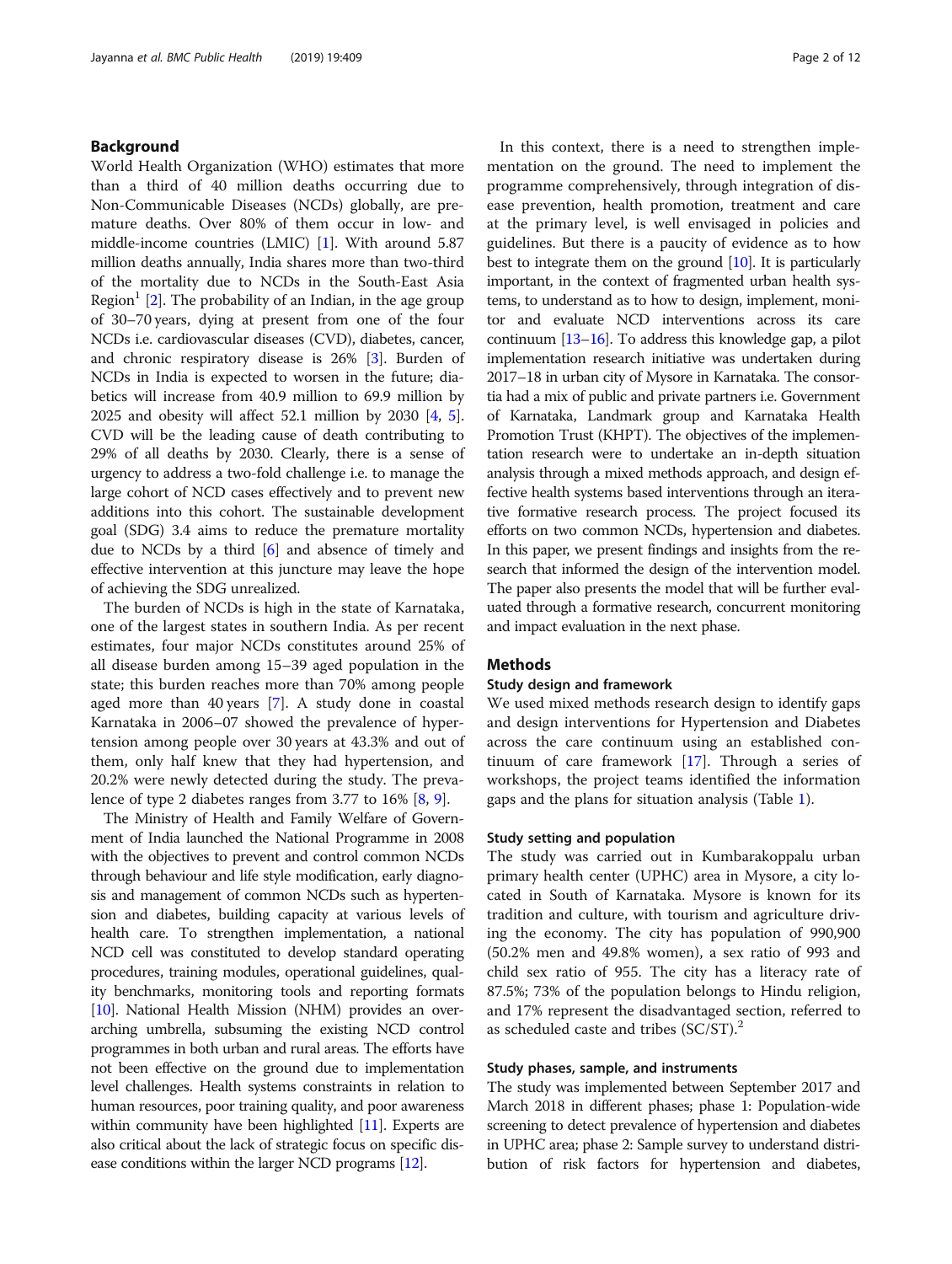<span id="page-2-0"></span>

| # Information pre-requisite                                                                                                                | Utility of information                                                                               | Level of action (intervention)                              |
|--------------------------------------------------------------------------------------------------------------------------------------------|------------------------------------------------------------------------------------------------------|-------------------------------------------------------------|
| Population burden of diabetes and hypertension,<br>their risk factors                                                                      | To plan adequate resources and infrastructure for<br>screening and management, prevention, promotion | Facilities and frontline health workers<br>in the community |
| 2 Facility readiness to offer NCD care                                                                                                     | To plan interventions to strengthen the availability<br>and quality of NCD care                      | Health systems and Facility level                           |
| 3 Community characteristics: Lifestyles, treatment<br>adherence, out of pocket expenses.                                                   | To plan adequate prevention and health promotion<br>measures                                         | Facilities and frontline health workers<br>in the community |
| 4 Community characteristics: myths, beliefs and<br>practices around hypertension and diabetes that<br>affect health seeking and compliance | To plan educational and behaviour change initiatives                                                 | Individual, family and community level                      |

between those who had disease and those who did not; this was followed by survey of all clients (who had hypertension and diabetes) to understand their out of pocket expenses and treatment adherence. Facility audits were undertaken to assess readiness to provide care for hypertension and diabetes; phase 3: Qualitative research (focus group discussions(FGDs), and in-depth interviews (IDIs)) were conducted to understand client experiences and perceptions on NCD care, management, and lifestyle changes.

Phase 1 study targeted all adults aged 18 years and above in the UPHC area. An initial listing followed by adjusting for inaccessible households using census data helped to estimate the population denominator of 37,943. The screening tool had two sections. 1) Household section, that captured address and age-gender composition of members, 2) NCD section captured values of systolic/ diastolic blood pressure as measured by a digital sphygmomanometer, blood glucose levels as measured by point of care (POC) random blood sugar tests (RBS) and anthropometric tests (height, weight) for calculation of body mass index (BMI). An additional file describes specifications of diagnostics used in the study (ref: Additional file [1\)](#page-9-0).

Phase 2 study of risk factors was undertaken on a random sample of 1470 individuals out of the study population. The sample was estimated using the NCD prevalence from phase 1 study, adjusted with 80% power, 95% confidence interval, a design effect of 2 and 25% of non-response. The households were first selected by a systematic random sampling after which adults were selected randomly using the KISH grid. $3$  The WHO's STEP's questionnaire was used to assess risk factors in the sample population. The questionnaire captured socio-demographic details in addition to four modifiable risk factors i.e. alcohol consumption, tobacco consumption, inadequate physical activity and inappropriate diet (ref: Additional file [2](#page-9-0)). All those who had disease were followed with another questionnaire to understand out of pocket expenses and treatment adherence (ref: Additional file [3\)](#page-9-0). Facility audits were done in 11 out of 12 health facilities, that included 4 public facilities and 7 private facilities. 1 private facility refused to share information with the study team because of apprehensions of possible misuse of data by the government. The audit tool (ref: Additional file [4](#page-10-0)) captured data about human resources, NCD related medicines and diagnostics and documentation systems. We used the point of care diagnostics and W.H.O's STEP's questionnaire that were already validated and adapted for local context. The facility audit tool was pre-tested prior to its use.

The phase 3 study was undertaken after completion of the quantitative study with an objective of getting deeper insights into treatment access, adherence, practices among the subjects that had one of the two NCDs. 30 subjects including 11 men and 19 women were purposively selected for in-depth interviews and focus group discussions. About 20 respondents were above 45 years and the remaining, between 35 and 45 years of age. In terms of education, 16 were illiterate, and among the remaining, five, seven and two subjects had completed primary, high school and college education, respectively. Similarly, in terms of occupation, majority (18) were daily wage labourers and the remaining were house wives (5), priests (2), self-employed (2), driver (1) and retired Government employee (2). We conducted two focused group discussions with 20 participants (9 men and 11 women) and 10 in-depth interviews (2 men and 8 women). A semi-structured interview guide was used (ref: Additional file [5\)](#page-10-0), that consisted several broad themes for the probing: general health-seeking behaviour, knowledge & practices about hypertension and diabetes, reasons for not accessing treatment, treatment adherence and life style modifications challenges. The interview tool was field tested to refine the structure and phrasing for better clarity. Table [2](#page-3-0) summarizes different phases of study and the tools used.

# Data collection

19 field investigators from nursing background were supported by a study coordinator for data collection. They received a 3-day training on various topics ranging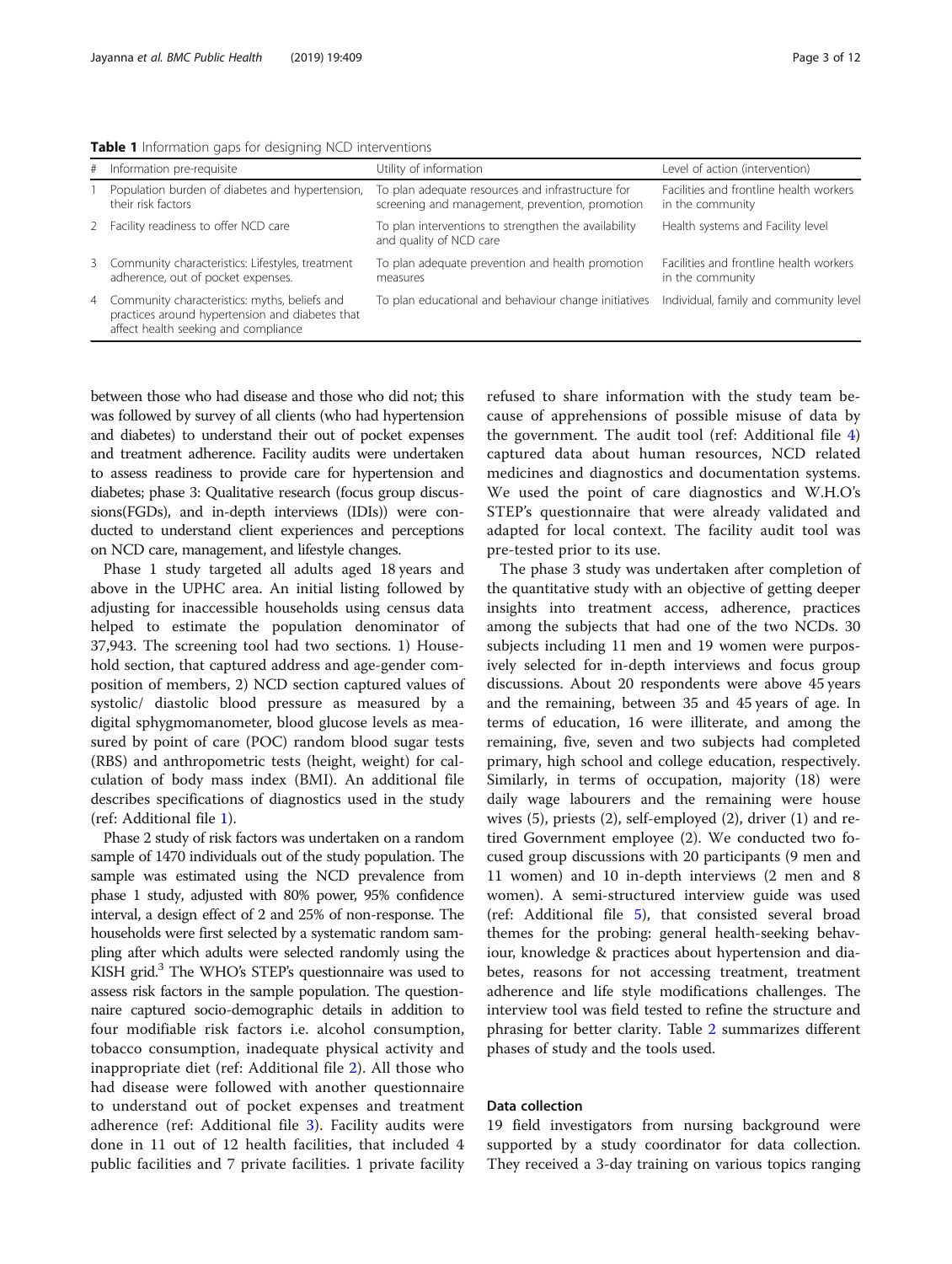<span id="page-3-0"></span>from NCD epidemiology, definitions, disease signs and symptoms, diagnostics, current treatment standards, community and health systems context, and use of tools. The training included both theoretical lectures, practice sessions in the training room and in the field. The training was done by a team of public health, clinical, and research experts from KHPT. The quantitative data was captured using a computer-assisted personal interviewing (CAPI) based mobile application.

The qualitative data was collected by three researchers (2 males and 1 female) who were well versed with qualitative interview techniques, and had familiarity with local culture and context. The initial pre-testing helped to validate the tools prior to data collection. FGDs were conducted in UPHC premises and the IDIs were carried out in either the homes of respondents or at the health facilities. All interviews were audio recorded.

Data collection was monitored on the field to prevent non-sampling errors. Quality assurance was achieved at various stages through standardization of interview methods, and onsite and offsite reviews by supervisors to monitor correctness and completeness of data. The mobile application (CAPI) had inbuilt validations to prevent errors in coding and completeness.

# Data analysis

The quantitative data were analysed using STATA SE 14. Screening data was analysed to provide estimates for prevalence of high blood sugar and high blood pressure. The sample survey data was analysed by various socio-demographic correlates to understand the characteristics of individuals with disease and risk factors. The difference between the groups were tested using Chi-square tests.

The qualitative data collection and analysis was iterative and occurred simultaneously. The interviews and focused group discussions were translated into English and analysed using framework method  $[18]$ . All interviews were coded manually and a matrix with detailed description of various themes was developed.

# Results

# Prevalence of high blood sugar and high blood pressure (Tables [3](#page-4-0) and [4](#page-4-0))

93% of the estimated population (32596) was contacted by the field investigators. The study population averaged 39 years of age and had more women (52.13%). More than 99% of them consented for screening. Records were checked for confirmation of those who reported as already having disease. 12% of the screened population showed raised blood sugar level; half of them were diagnosed for the first time. Similarly, 19% of the population had high blood pressure and a 2/3rd of them were detected for the first time. Elderly age (above 50 years) showed a highly significant correlation for high blood sugar and high blood pressure across all three categories. More women were detected with raised blood sugar for the first time than men during screening, while it was otherwise for raised blood pressure. No gender difference was observed for previously detected high blood sugar (confirmed diabetes), but more women reported previously diagnosed hypertension than men and these differences were highly statistically significant.

# Population distribution of risk factors (Table [5\)](#page-5-0)

One thousand three hundred nineteen individuals responded to the survey at 89.7% response rate. Their mean age was 40 years; 53.37% were women; 12% were from scheduled tribe & caste groups; 18% never went to school, and 74% were married. Further, 11% of the interviewed individuals reported tobacco consumption; 5.5%, high alcohol consumption; 40%, inadequate physical activity and 81%, inappropriate diet consumption. Tobacco use was significantly higher among men, elderly, and those with fewer years of education; high alcohol use among men and elderly; inadequate physical activity with women, elderly and fewer years of education; inappropriate diet was high across all categories of age, gender, education, and caste groups.

| Table 2 Study phases and tools |  |  |  |  |
|--------------------------------|--|--|--|--|
|--------------------------------|--|--|--|--|

| PHASE   | Method       | Category (sample)                                                                                 | Tools                          | Key variables captured                                                                                               |
|---------|--------------|---------------------------------------------------------------------------------------------------|--------------------------------|----------------------------------------------------------------------------------------------------------------------|
| Phase 1 | Ouantitative | Population based screening<br>$(37,943, > 18$ years)                                              | Screening tool and diagnostics | Blood pressure, blood sugar, anthropometric tests                                                                    |
|         |              | Phase 2a Quantitative Sample survey (1470)                                                        | W.H.O's STEP questionnaire     | Risk factors (tobacco, alcohol, physical activity and diets)<br>related information                                  |
|         |              | Phase 2b Quantitative Survey of all those who had<br>disease (hypertension and<br>diabetes) (157) | Interview Ouestionnaire        | Out of pocket expenses, treatment adherence related details                                                          |
|         |              | Phase 2c Quantitative Facility audits (12)                                                        | Audit tool                     | Human resources, medicines, diagnostics, documentation<br>systems related details                                    |
| Phase 3 | Oualitative  | Focus group discussions (20)<br>and in- depth interviews (10)                                     | FGD quide and interview quide  | Knowledge & practices about hypertension and diabetes,<br>treatment adherence and life style modification challenges |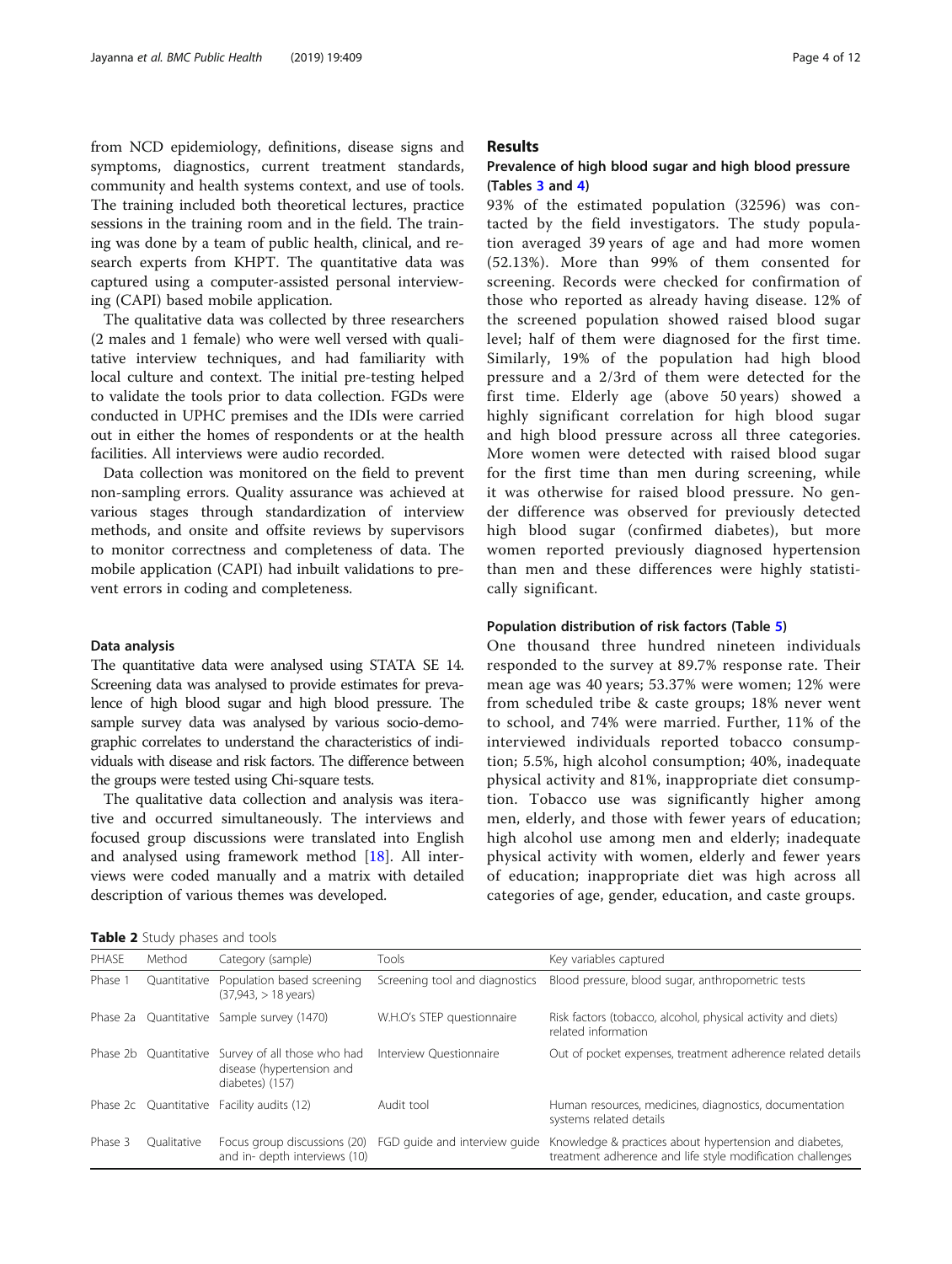# <span id="page-4-0"></span>Table 3 Prevalence of high blood sugar

| Category                                                                          | Total  |       | Gender break up |       |        |       | Age break up |        |       |                               |       |                    |       |         |
|-----------------------------------------------------------------------------------|--------|-------|-----------------|-------|--------|-------|--------------|--------|-------|-------------------------------|-------|--------------------|-------|---------|
|                                                                                   |        |       | Men             |       | Women  |       | P            |        |       | 18 to 34 years 35 to 49 years |       | 50 y and above $P$ |       |         |
|                                                                                   | n      | $\%$  | n               | $\%$  | n      | $\%$  |              | n      | %     | N                             | $\%$  | n                  | %     |         |
| Total individuals assessed                                                        | 32.355 | 99.26 | 15,532          | 48.00 | 16,823 | 52.00 |              | 14.662 | 45.32 | 10,422                        | 32.2  | 7271               | 22.47 |         |
| High blood sugar detected through<br>screening test <sup>a</sup> (newly detected) | 1916   | 5.92  | 870             | 5.60  | 1046   | 6.22  | 0.02         | 296    | 2.02  | 743                           | 7.13  | 877                | 12.06 | < 0.001 |
| High blood sugar previously<br>detected (confirmed diabetics)                     | 2034   | 6.24  | 984             | 6.31  | 1050   | 6.18  | 0.63         | -47    | 0.32  | 551                           | 5.26  | 1436               | 19.67 | < 0.001 |
| Total                                                                             | 3950   | 2.1   | 1854            | 11.88 | 2096   | 12.33 | 0.21         | 343    | 2.31  | 294                           | 12.36 | 2313               | 31.68 | < 0.001 |

<sup>a</sup>Note: Screening test used random blood sugar (RBS) value of more than 140 mg/dl as high blood sugar as per national guidelines

# Treatment adherence and out of pocket expenses by clients (Table [6](#page-5-0))

Out of the surveyed population, 157 individuals (11.9%) had one or both NCDs. The mean duration of illness reported, was lowest for hypertension and highest for coexisting NCDs (hypertension and diabetes). They reported an average time interval of one month between diagnosis and seeking care at a nearby facility. More than 94% reported that they visited clinics regularly for follow up check-ups and to collect medicines. 92% had medicines at the time of the survey and 78% reported as consuming them regularly. However, on actual assessments of RBS and BP, less than 54 and 27% respectively, demonstrated optimal control of the disease; this was poorest among those who had co-existing NCDs (14%). The average annual expenditure was 42 USD for Diabetes care and 25 USD for Hypertensive care; over 50% of expenditure was on medications. The expenditure in private was five times higher than in public facilities (51 USD Vs 9 USD).

# Facility readiness (Table [7](#page-6-0))

Four public and Seven private hospitals in the vicinity of the population were audited. Five of them (2 public and 3 private) facilities offered primary care whereas the rest offered specialist services. Number of facilities that had at-least one staff, or one dose/ unit of drugs and diagnostics are shown in the table. Public primary care

Table 4 Prevalence of raised blood pressure

facilities were better staffed than private clinics with respect to pharmacist, lab technicians and staff nurse positions. Specialist positions were filled up in both sectors. NCD counsellor, an important player at primary care level was missing in both sectors. Both types of facilities showed availability of equipment, basic diagnostics and drugs. However, HbA1C (Haemoglobin A1c: Glycated Haemoglobin) test that helps to understand the long-term control of blood glucose, lipid tests and electrocardiogram (ECG) were mostly available in higher facilities. Advanced diagnostics like ECHO (echocardiogram), retinal function tests and kidney function tests to detect complications in the heart, eyes and kidneys, respectively were poorly available across the facilities. NCD related records were better maintained in public facilities.

# NCD related concerns, challenges, and perspectives

Qualitative findings revealed deeper insights into beliefs, practice, treatment access and adherence of those who had hypertension or diabetes. Most of them did not have a clear idea about the cause of disease. Few said it is related to stress and others identified the disease with symptoms such as blurring of vision, tiredness, short temperedness, difficulty in performing physical activities, swelling in the legs and sweating. Most expressed apprehension about their disease and one said,

| Category                                                                                | Total<br>Gender break up |       |        |       |        |            | Age break up |            |       |            |       |                |       |         |
|-----------------------------------------------------------------------------------------|--------------------------|-------|--------|-------|--------|------------|--------------|------------|-------|------------|-------|----------------|-------|---------|
|                                                                                         |                          |       | Men    |       |        | Women<br>Р |              | 18 to 34 y |       | 35 to 49 y |       | 50 y and above |       | P       |
|                                                                                         | Nο                       | $\%$  | N      | $\%$  | n      | $\%$       |              |            | $\%$  | N          | $\%$  | n              | %     |         |
| Total individuals assessed                                                              | 32.568                   | 99.91 | 15.588 | 47.86 | 16.980 | 52.14      |              | 14.819     | 45.50 | 10.459     | 32.11 | 7290           | 22.38 |         |
| High blood pressure detected<br>through screening test <sup>a</sup><br>(newly detected) | 4207                     | 12.92 | 2168   | 13.91 | 2039   | 12.01      | < 0.001      | 865        | 5.84  | 1702       | 16.3  | 1640           | 22.50 | < 0.001 |
| High blood pressure previously<br>detected (confirmed hypertensives)                    | 2126                     | 6.52  | 865    | 5.54  | 261    | 7.42       | < 0.001      | 36         | 0.24  | 508        | 4.85  | 582            | 21.67 | < 0.001 |
| Total                                                                                   | 6333                     | 19.43 | 3033   | 19.44 | 3300   | 19.42 0.95 |              | 901        | 6.08  | 2210       | 21.1  | 3222           | 44.14 | < 0.001 |

<sup>a</sup>Note: Screening test used systolic blood pressure above 140 and diastolic blood pressure above 90 mmHg as per national guidelines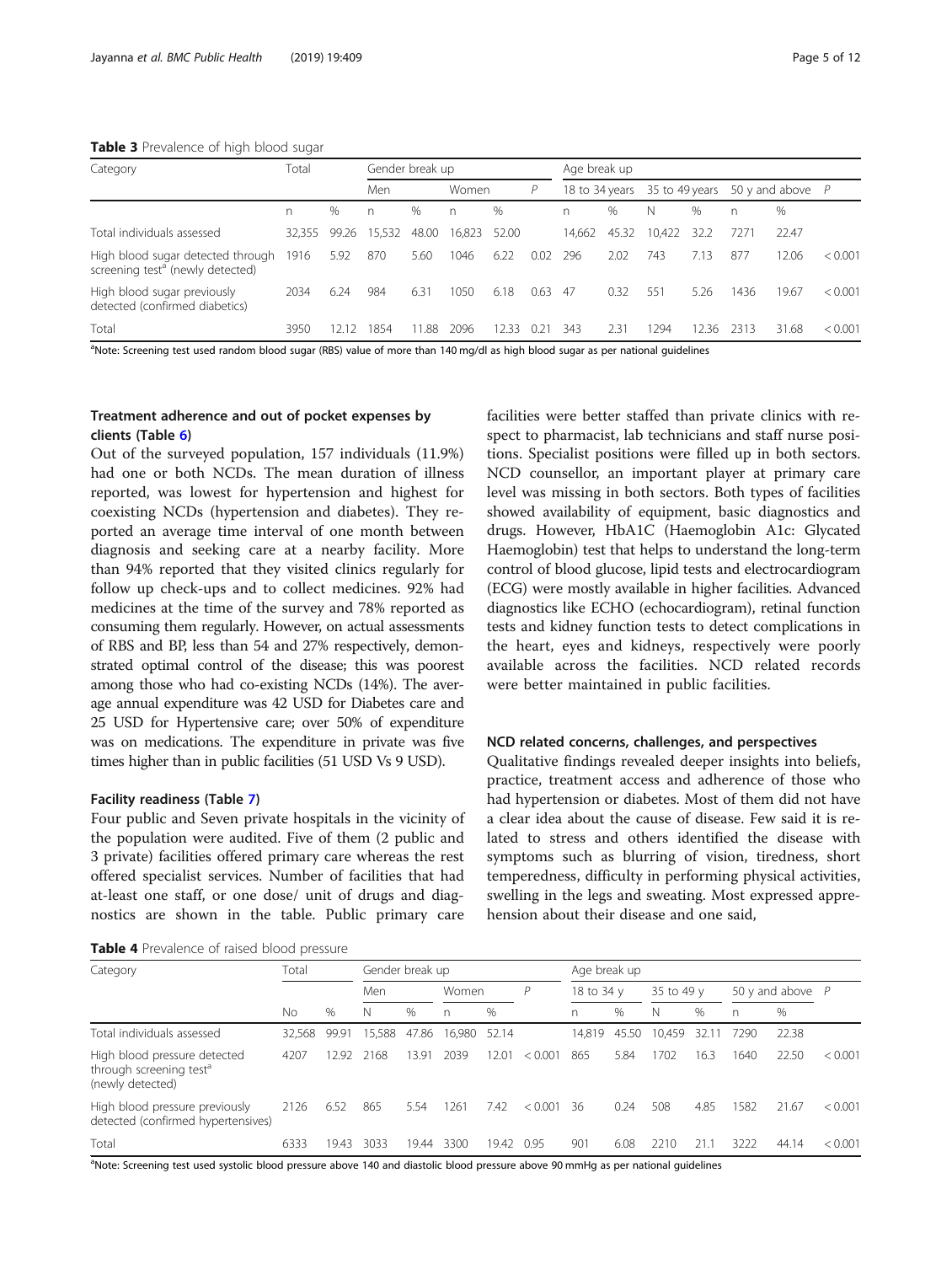|                                      |             | Tobacco use |                  |        | Alcohol use <sup>a</sup> |      |                          |         | Physical activity <sup>b</sup> |                         |         |       | At least 2 or more<br>times Vegetables<br>or fruits in a day <sup>c</sup> |       |
|--------------------------------------|-------------|-------------|------------------|--------|--------------------------|------|--------------------------|---------|--------------------------------|-------------------------|---------|-------|---------------------------------------------------------------------------|-------|
|                                      | $\mathbb N$ |             | Yes (%) No (%) p |        | High $(\%)$              |      | Low $(\%)$ None $(\%)$ P |         | Adequate (%)                   | Inadequate $p$<br>(9/6) |         |       | Yes (%) No (%) p                                                          |       |
| Total                                |             | 1319 10.84  | 89.16            |        | 5.53                     | 4.17 | 90.30                    |         | 60.05                          | 39.95                   |         | 18.65 | 81.35                                                                     |       |
| Age                                  |             |             |                  |        |                          |      |                          |         |                                |                         |         |       |                                                                           |       |
| $<$ 35 years                         | 524         | 6.30        | 93.70            | < .001 | 3.63                     | 2.29 | 94.08                    | < .001  | 64.50                          | 35.50                   | < 0.001 | 79.77 | 20.23                                                                     | 0.489 |
| $35 - 49$                            | 475         | 11.58       | 88.42            |        | 5.68                     | 4.42 | 89.89                    |         | 62.74                          | 37.26                   |         | 82.32 | 17.68                                                                     |       |
| 50 and above                         | 320         | 17.19       | 82.81            |        | 8.44                     | 6.88 | 84.69                    |         | 48.75                          | 51.25                   |         | 82.50 | 17.50                                                                     |       |
| Education                            |             |             |                  |        |                          |      |                          |         |                                |                         |         |       |                                                                           |       |
| $<$ 5 years                          | 289         | 17.99       | 82.01            | < .001 | 6.92                     | 3.46 | 89.62                    | 0.065   | 47.40                          | 52.60                   | < 0.001 | 84.78 | 15.22                                                                     | 0.205 |
| $5 - 11$ years                       | 553         | 11.97       | 88.43            |        | 6.87                     | 3.98 | 89.15                    |         | 61.66                          | 38.34                   |         | 81.01 | 18.99                                                                     |       |
| 12 and above                         | 477         | 5.66        | 94.34            |        | 3.14                     | 4.82 | 92.03                    |         | 65.83                          | 34.17                   |         | 79.66 | 20.34                                                                     |       |
| Gender                               |             |             |                  |        |                          |      |                          |         |                                |                         |         |       |                                                                           |       |
| Male                                 | 615         | 21.95       | 78.05            | < .001 | 11.54                    | 8.78 | 79.67                    | < 0.001 | 72.20                          | 27.80                   | < 0.001 | 78.86 | 21.14                                                                     | 0.03  |
| Female                               | 704         | 1.14        | 98.86            |        | 0.28                     | 0.14 | 99.57                    |         | 49.43                          | 50.57                   |         | 83.52 | 16.48                                                                     |       |
| Caste                                |             |             |                  |        |                          |      |                          |         |                                |                         |         |       |                                                                           |       |
| scheduled caste<br>and tribe (SC/ST) | 169         | 14.20       | 85.80            | 0.132  | 6.51                     | 5.92 | 87.57                    | 0.385   | 61.54                          | 38.46                   | 0.671   | 81.66 | 18.34                                                                     | 0.913 |
| Others                               | 1150        | 10.35       | 89.65            |        | 5.39                     | 3.91 | 90.70                    |         | 59.83                          | 40.17                   |         | 81.30 | 18.70                                                                     |       |

# <span id="page-5-0"></span>Table 5 Distribution of NCD risk factors in the study area

<sup>a</sup>High consumption is considered as consumption of 90 ml or more during one event of drinking

b<br>Less than at least 75 min of vigorous or 150 min of moderate physical activity per week is considered to be inadequate as per WHO STEPS guideline

c Appropriate diet is considered as at least 5 or more times consumed fruits or vegetables/tubers/green leafy vegetables (WHO STEPs Guidelines). Since we did not find anyone, we used at-least 2 serves of fruits/ vegetables for analysis

# Table 6 Health seeking behaviour, treatment adherence and out of pocket expenses among people with diabetes and hypertension

| Section 1: Health seeking behaviour and treatment adherence                                         |                         |                     |                                                     |                |  |
|-----------------------------------------------------------------------------------------------------|-------------------------|---------------------|-----------------------------------------------------|----------------|--|
| Parameter                                                                                           | Hypertension $(N = 64)$ | Diabetes $(N = 49)$ | Co-existing hypertension and<br>diabetes $(N = 44)$ |                |  |
| Average duration of NCD (in years)#                                                                 | 4.34 $y$                | 6.19y               | 8.07 y                                              |                |  |
| Clients reported visiting facility at least once in last 12 months (%)                              | 93.55                   | 95.83               | 95.45                                               |                |  |
| Number of visits in a year (Average)                                                                | 4.56                    | 4.44                | 5.41                                                |                |  |
| Clients that had medicines at the time of interview (%)                                             | 92.06                   | 97.92               | 97.73                                               |                |  |
| Clients reported as consuming medicines regularly (%)                                               | 77.78                   | 79.59               | 86.36                                               |                |  |
| Clients that demonstrated NCD control as per investigations on<br>the day of the interview $(\%)^a$ | 26.85                   | 53.76               | $-NA-$                                              |                |  |
| Section 2: Average annual expenditure on NCD (USD) by disease type and facility type                |                         |                     |                                                     |                |  |
| Category                                                                                            | <b>Diabetes</b>         | Hypertension        | Public sector                                       | Private sector |  |
| Medicines                                                                                           | 21.42                   | 13.85               | 4.43                                                | 26.58          |  |
| Investigations                                                                                      | 12.00                   | 5.72                | 2.22                                                | 14.03          |  |
| Consultation                                                                                        | 8.12                    | 5.91                | 2.40                                                | 10.52          |  |
| Cumulative                                                                                          | 42.54                   | 25.48               | 8.68                                                | 50.95          |  |

<sup>a</sup>CD control is good if blood pressure < 140/90 mm of Hg for Hypertension and blood sugar < 200 mg/dl for Diabetes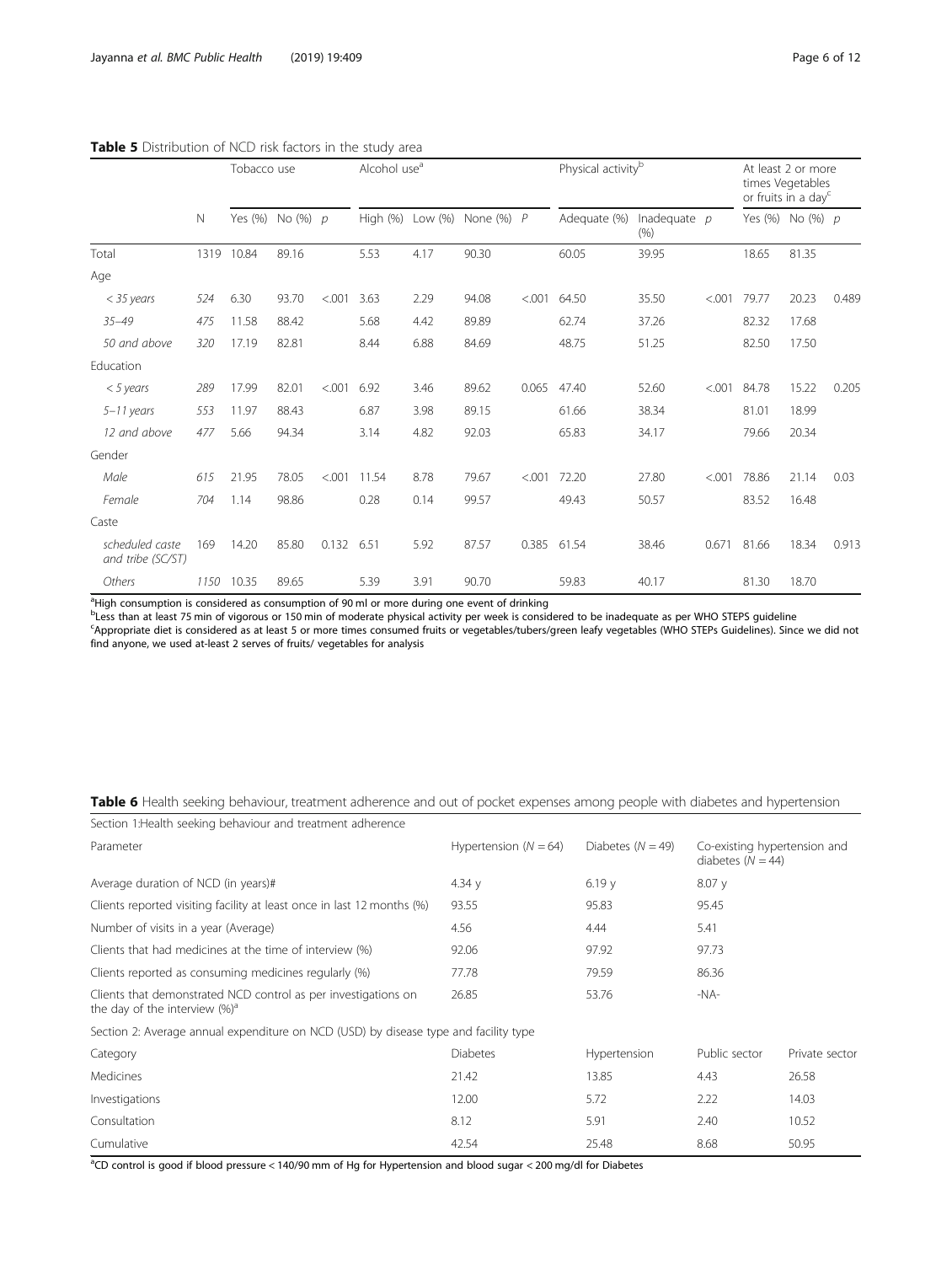# <span id="page-6-0"></span>Table 7 No of facilities that had availability of staff, drugs, equipment and supplies

|                | Section 1: Staff availability                                             |                  |                              |                           |                              |  |  |
|----------------|---------------------------------------------------------------------------|------------------|------------------------------|---------------------------|------------------------------|--|--|
| $\#$           | Staff Designation                                                         | Public $(n = 4)$ |                              | Private $(n = 7)$         |                              |  |  |
|                |                                                                           | UPHC $(n = 2)$   | Higher hospitals ( $n = 2$ ) | Primary Clinics $(n = 3)$ | Higher hospitals ( $n = 4$ ) |  |  |
| $\mathbf{1}$   | Endocrinologist/Diabetologist                                             | $\mathbf 0$      | $\overline{2}$               | $\mathsf{O}\xspace$       | 4                            |  |  |
| $\overline{2}$ | Cardiologist                                                              | $\mathbf 0$      | $\mathbf{1}$                 | $\overline{0}$            | $\mathbf{1}$                 |  |  |
| 3              | MBBS Medical Officer                                                      | $\overline{2}$   | $\overline{2}$               | $\overline{2}$            | $\overline{2}$               |  |  |
| 4              | Alternative Medicine Medical Officer                                      | $\mathbf 0$      | $\mathbf 0$                  | $\mathbf{1}$              | $\mathbf{1}$                 |  |  |
| 5              | Pharmacist                                                                | $\overline{2}$   | $\overline{2}$               | $\mathsf{O}\xspace$       | $\overline{2}$               |  |  |
| 6              | Laboratory Technician                                                     | $\overline{2}$   | $\overline{2}$               | $\circ$                   | 3                            |  |  |
| 7              | NCD Counsellor                                                            | $\mathbf{0}$     | $\overline{2}$               | $\circ$                   | 1                            |  |  |
| 8              | Junior Health Assistant/Staff Nurse                                       | $\overline{2}$   | $\overline{2}$               | $\mathsf{O}\xspace$       | 3                            |  |  |
| 9              | Data Entry Operator                                                       | $\mathbf{1}$     | $\overline{2}$               | $\mathsf{O}\xspace$       | $\mathbf{1}$                 |  |  |
| 10             | Office Assistant                                                          | $\overline{2}$   | $\overline{2}$               | $\mathbf{1}$              | 3                            |  |  |
|                | Section 2: Availability of diagnostics, treatments, equipment and records |                  |                              |                           |                              |  |  |
| $\#$           |                                                                           | Public $(n = 4)$ |                              | Private $(n = 7)$         |                              |  |  |
|                | Availability of basic equipment                                           | UPHC $(n = 2)$   | Hospitals $(n = 2)$          | Primary Clinics $(n = 3)$ | Hospitals $(n = 4)$          |  |  |
| 1              | Adult Weighing Scale                                                      | $\overline{2}$   | $\overline{2}$               | 3                         | $\overline{4}$               |  |  |
| 2              | Blood Pressure Apparatus                                                  | $\overline{2}$   | $\mathbf 2$                  | 3                         | 4                            |  |  |
| 3              | Stethoscope                                                               | $\overline{2}$   | $\overline{2}$               | 3                         | 4                            |  |  |
| 4              | Stature Meter (for Height measurement)                                    | $\overline{2}$   | $\overline{2}$               | 3                         | $\overline{4}$               |  |  |
|                | Availability of diagnostics                                               |                  |                              |                           |                              |  |  |
| 5              | Blood glucose- FBS, PPBS                                                  | $\overline{2}$   | $\overline{2}$               | 3                         | 4                            |  |  |
| 6              | HbA1C                                                                     | $\mathbf 0$      | $\mathbf{1}$                 | $\mathsf{O}\xspace$       | 3                            |  |  |
| 7              | Lipid Profile                                                             | $\mathbf 0$      | $\mathbf{1}$                 | $\mathsf{O}\xspace$       | 3                            |  |  |
| 8              | Electrocardiogram (ECG)                                                   | $\mathbf 0$      | $\overline{2}$               | $\circ$                   | $\overline{2}$               |  |  |
| 9              | Echocardiograph (ECHO)                                                    | $\mathbf 0$      | $\mathbf 0$                  | $\mathsf{O}\xspace$       | $\mathbf{1}$                 |  |  |
| 10             | Retinal examination                                                       | $\mathbf 0$      | $\mathbf 0$                  | $\mathsf{O}\xspace$       | $\overline{0}$               |  |  |
| 11             | Kidney function tests                                                     | $\overline{0}$   | $\mathbf{1}$                 | $\overline{0}$            | $\overline{2}$               |  |  |
|                | Availability of medicines                                                 |                  |                              |                           |                              |  |  |
| 12             | Oral anti-diabetics                                                       | $\overline{2}$   | $\overline{2}$               | $\overline{2}$            | $\overline{4}$               |  |  |
| 13             | Oral anti-hypertensives                                                   | $\overline{2}$   | $\overline{2}$               | $\overline{2}$            | $\overline{4}$               |  |  |
| 14             | Insulin- Injection/ Premix                                                | 1                | $\overline{2}$               | $\overline{2}$            | 3                            |  |  |
| 15             | Anti-dyslipidaemia drugs                                                  | 1                | $\overline{2}$               | $\overline{2}$            | $\overline{4}$               |  |  |
| 16             | Documentation                                                             |                  |                              |                           |                              |  |  |
| 17             | NCD screening register/follow up register                                 | $\overline{2}$   | $\mathbf{1}$                 | $\mathbf 0$               | $\mathbf{1}$                 |  |  |
| 18             | Laboratory register                                                       | $\overline{2}$   | $\mathbf{1}$                 | $\circ$                   | $\mathbf{1}$                 |  |  |

"I am never tensed, despite that, I got it why?" I know It occurs genetically- "but none of our ancestors had this…why I got this?" (Somashaker, male, age 35–49)

Few expressed their anxieties about dietary recommendations and challenges in addressing them due to social circumstances. One male aged 60 years referred that the NCDs have snatched away their regular foods and now they are not supposed to eat non-vegetarian foods. Another woman reported,

"When we go to others house, they offer tea and coffee with sugar unknowingly… then, we are not able to avoid their hospitality" (Nagarathna, female, age 50 and above)

Participants have reported many reasons for poor adherence to treatment. Culturally, people take medicines only when they are sick and hence reported discomfort in consuming pills on a daily basis. One respondent expressed fear that the daily consumption of medications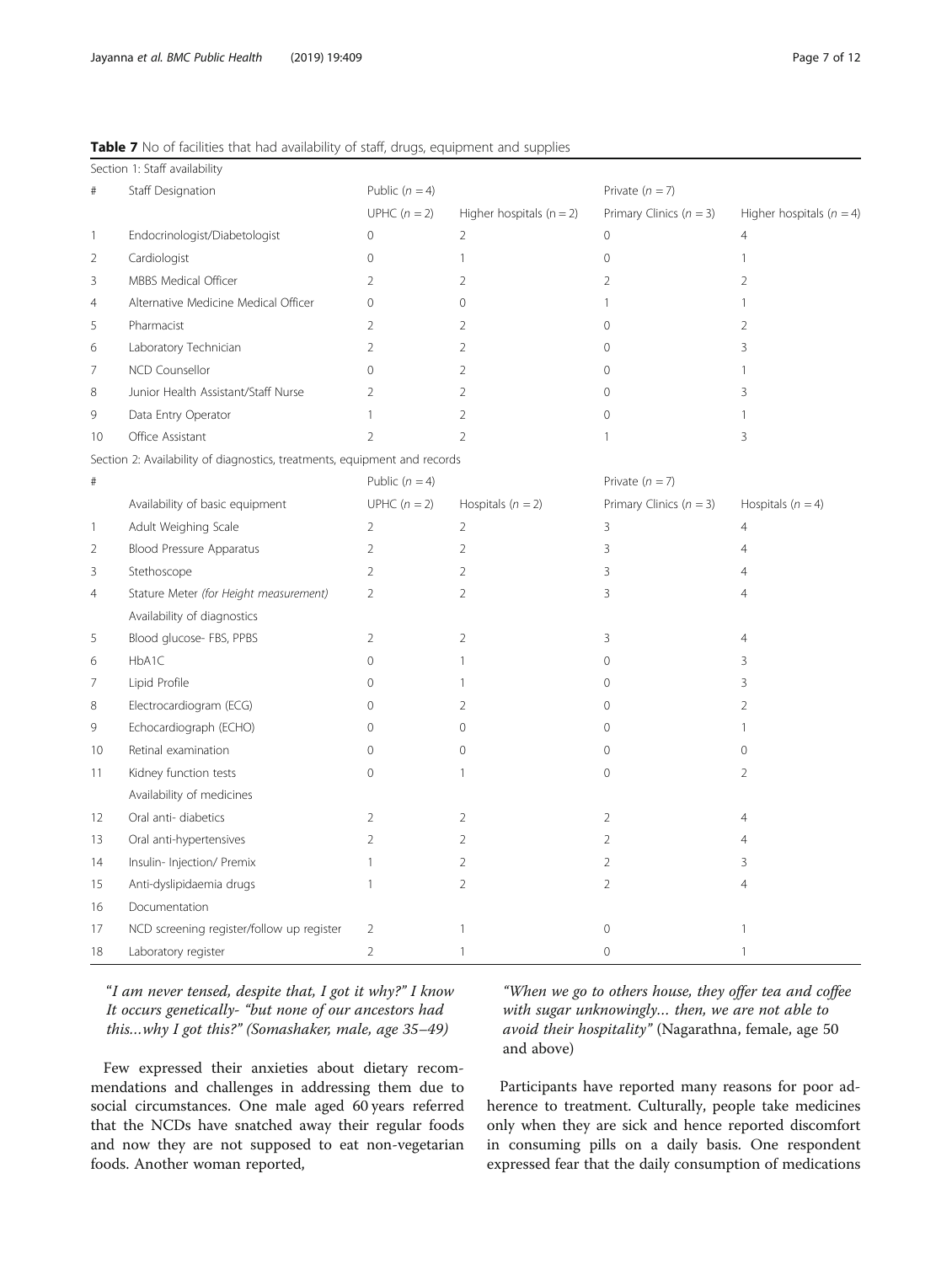would lead to the kidney dis-functioning in the long run. Other reasons included fear about injectable drugs, dislike for the smell of pills, forgetfulness because of a busy schedule, lack of confidence on the effectiveness of treatments. One female participant, aged over 50 years remarked that she preferred to pass away silently instead of letting the world know that she suffered a disease.

With regards to the lifestyle modification, many respondents expressed that their regular work involves physical activity and hence they don't require additional exercise. One of them said, "I am doing a carpentry job, I climb 6-7 floors a day and I don't think I need any additional exercise" (Suresh, male, age 35–49). Many women and men said that they never had the practice of walking or exercising in the mornings and now feel awkward to do so in front of other community members.

The narratives indicated that alcohol consumption is common among men who cited reasons such as physical tiredness and mental stress. Few considered that taking medication after consuming alcohol will lead to side effects.

"I generally get tired by doing physical work and therefore, sometimes I drink alcohol. I am scared that alcohol and tablets may lead to some reactions. So, when I drink alcohol, I don't consume my BP and sugar tablets" (Samaresh, male, age 35–49)

Female respondents shared their apprehension about taking medication along with their habit of chewing gutka (a form of chewable tobacco).

"I have been chewing gutka since many years and I haven't had any problems. But now, I was diagnosed with sugar (diabetes) and thyroid problems and started taking treatment for it…If I don't chew the tobacco, I experience headache and giddiness and I am not able to stop it now…now I am worried about continuing treatment along with my habit of chewing gutka" (Sannamma, female, age 35–49)

Most of the clients accessed private hospitals and stated reasons such as easy accessibility and availability of doctors, in-spite of paying more for services. Factors such as long waits, lack of attention by doctors and lack of availability of medicines discouraged use of the public facility. The daily wage laborers reported challenges in visiting the public facilities during daytime.

# **Discussion**

The study presents the scenario of hypertension and diabetes, associated risk factors, health system readiness, prevailing myths and beliefs in the community influencing the health-seeking behaviour. The findings highlight

the gaps across the disease care continuum, in a very comprehensive manner at the population level.

Previous studies have reported the regional prevalence for hypertension between 26 and 30% with a higher rate in urban areas at 31% [[19,](#page-11-0) [20\]](#page-11-0). The current study has reported a prevalence of 19%. Though this is on the lower side when compared to the southern Indian region, it is still higher than the state aggregate that ranges between 9 and 16%. Wide regional variations are reported in the past that are attributable to variations in dietary practices, life styles and urbanization. Similarly, other studies have reported the prevalence of diabetes at around 9.5%. Particularly in urban southern India, it is on the higher side at 11.2%, which is consistent with the current study findings [\[21](#page-11-0)].

Furthermore, as per the recent national family health survey report (NFHS, round 4, 2015–16) for the state of Karnataka, specifically in urban areas, the prevalence of raised blood sugar was 7.8% (women) and 9.4% (men), and raised blood pressure, was 9.8% (women) and 16.3% (men). Thus, when compared to NFHS results for the state, the current study estimates a higher prevalence, making the study site one of the most vulnerable pockets in the state of Karnataka. Unlike the state-wide pattern that showed a marked gender difference for both NCDs, the current study population showed only a marginal difference. However, there were some differences among first time detected and previously diagnosed cases. Among the first timers, there were more women than men for high blood sugar, and more men than women for high blood pressure. Also, more women reported as already been diagnosed as hypertensives. This is in contrast to the NFHS findings where more men were detected with high blood pressure and blood sugar. Few other studies have reported similar variations [\[22](#page-11-0), [23](#page-11-0)]. However, the rise in prevalence with age that was reported by the current study is consistent with the pattern reported in the rest of the state [[24\]](#page-11-0).

The basis of NCD prevention is the mitigation of the most common risk factors. W.H.O lays thrust on surveillance of major modifiable risk factors i.e. tobacco consumption, high alcohol consumption, unhealthy diet and insufficient physical activity [[25\]](#page-11-0). The prevalence of risk factors, especially high alcohol consumption and inadequate physical inactivity was very high in the study population when compared to national aggregates (5.5% Vs 1.6%; 40% Vs 13.4%) [[19](#page-11-0)]. Though the study area is recognised as an urban setting, some parts are going through a transition from rural to urban setting. Many people aged above 50 years are not used to outdoor physical activity as they consider it to be culturally inappropriate as reported in the qualitative study. Few men are engaged in physically demanding jobs such as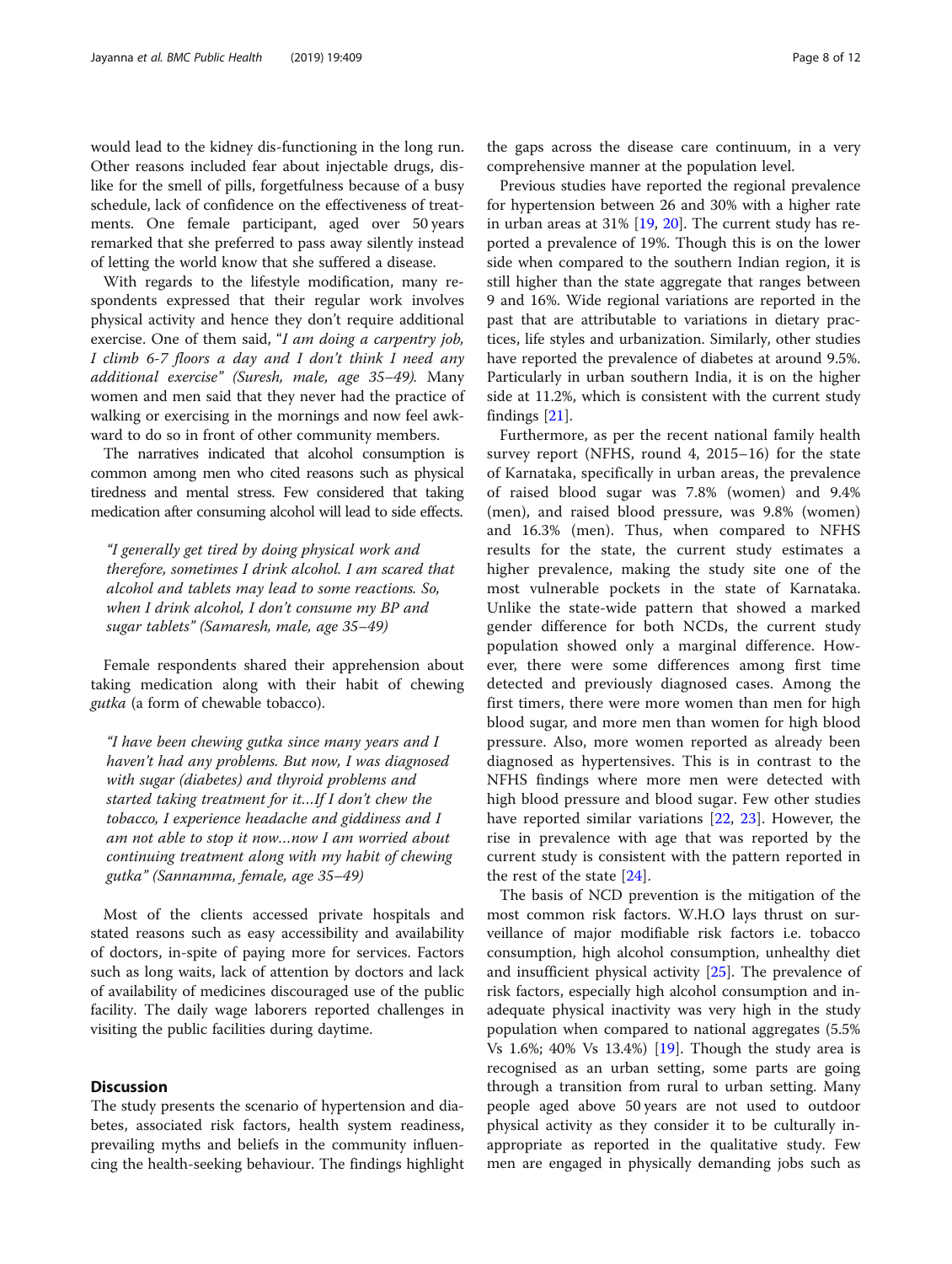masonry, carpentry etc. and have reported consumption of alcohol to relieve the pain and stress. The correlation with elderly age, gender, and poor education was consistent with the findings reported in other studies in the region [[21](#page-11-0), [26](#page-11-0)].

The population reported healthy behaviours in relation to accessing health care i.e. regular clinic visits, consumption of medicines, etc., yet the control of hypertension and diabetes was suboptimal. These findings raise questions about compliance with prescribed treatment, adoption of healthy lifestyles and quality of treatment, as reflected in the qualitative findings and facility audits. Other studies have reported similar findings both in India [\[26,](#page-11-0) [27](#page-11-0)] and in countries of Asia and Africa [\[28](#page-11-0), [29](#page-11-0)]. Another important finding revealed by the study is the poor readiness of health systems to offer care for the two NCDs. Particularly the primary care in the private sector, and specialist care in the public sector needs attention considering the fact that people are accessing care predominantly in the private sector while spending high out of pocket expenses. Similar ob-servations are reported by other studies locally [\[30](#page-11-0), [31\]](#page-11-0).

The qualitative study sheds light on possible factors influencing poor adherence and hence control of hypertension or diabetes in Mysore city. Misconceptions about the causes of illness alongside anxiety and stigma about the disease is widely prevalent. Non-acceptance of disease status, fears about medications and side effects, cultural beliefs, social norms and challenges faced with health systems are affecting adoption of NCD friendly lifestyles. Studies in Ghana and India have reported similar factors associated with poor adherence [[19,](#page-11-0) [24\]](#page-11-0).

Thus the study provided valuable information at population level that includes, 1) prevalence of high blood pressure and blood sugar, and distribution of risk factors, 2) health system readiness, 3) health-seeking behaviors, myths, and perceptions affecting adherence. Evidence suggests that for high impact of chronic disease control programmes, action has to be directed at 3 levels, i.e. population-wide policies, health services, and community activities, with due emphasis on community involvement and responsive health services [[32](#page-11-0)–[34\]](#page-11-0). Decentralized health services, local government, and public health capacitation in designing, implementation, monitoring and evaluation of interventions, are emphasized [[32](#page-11-0)]. Evidence also points toward 4 important facets for NCD control, i.e. quality improvement, health systems (essential diagnostics, medicines, etc.), decision support (adherence to medications, to follow up, communication with specialists), human resources (staff training, dedicated NCD staff)  $[33]$  $[33]$ . Emerging global evidence and insights were adapted to the local study context to identify interventions through a series of workshops and consultations with stakeholders, district officials, providers and community members.

Interventions were designed at different levels: community, facilities and health systems. Hiring a dedicated NCD counsellor to strengthen counselling in the PHC, upgrading the standards through refresher training of staff and provision of job-aids, digitalizing client health records to facilitate smooth retrieval of information, access to advanced diagnostics at primary level, etc. Within the community; promoting positive behaviours in families through education and behaviour change communication, both through interpersonal communication and technology (integrated voice response system) are explored. Frontline health workers were trained, local leaders and volunteers were engaged, health and wellness centres within the community were set up to catalyse the community level activities. These interventions are designed to either align or complement the national guidelines [\[34\]](#page-11-0). Non-pharmacological interventions such as yoga and meditation that have proven effects as adjuvant methods to control certain lifestyle diseases are being explored within the community-based interventions [[35\]](#page-11-0). The interventions are illustrated in Fig. [1;](#page-9-0) more details on the interventions including evaluation results will be published in the future.

The study has few limitations amidst its strengths. The study was conducted in the population catchment area of the urban PHC. Considering the wide variations in prevalence of NCDs, particularly of hypertension, a larger sample study in multiple sites would give additional insights. Though the study area is located within the city of Mysore, several parts and population segments of the study area are still in transition from rural to urban context. Hence it represents a context that is closer to urban small town or semi-urban, and not a typical metropolitan big city setting. The study focused on two common NCDs, hypertension and diabetes and hence may not necessarily be generalized to all categories of NCDs.

A challenge that most developing countries face today is the non-availability of data for planning NCD programmes comprehensively [\[36\]](#page-11-0) This was addressed effectively in the study area. The population-wide screening of NCD and its risk factors is the first step toward planning programmes at primary level which is highlighted in the policies and guidelines [[37](#page-11-0)] The current methodology that was used in the study offers several advantages. Apart from providing the population-based data, the process was time efficient, achieved near total coverage of population and helped to establish denominators of those that have disease as well as risk factors. Enabling the primary care staff to be able to update their population data on a regular basis prior to planning action, is very crucial to achieving impact at the population level. The study successfully helped program managers design interventions at different levels of care.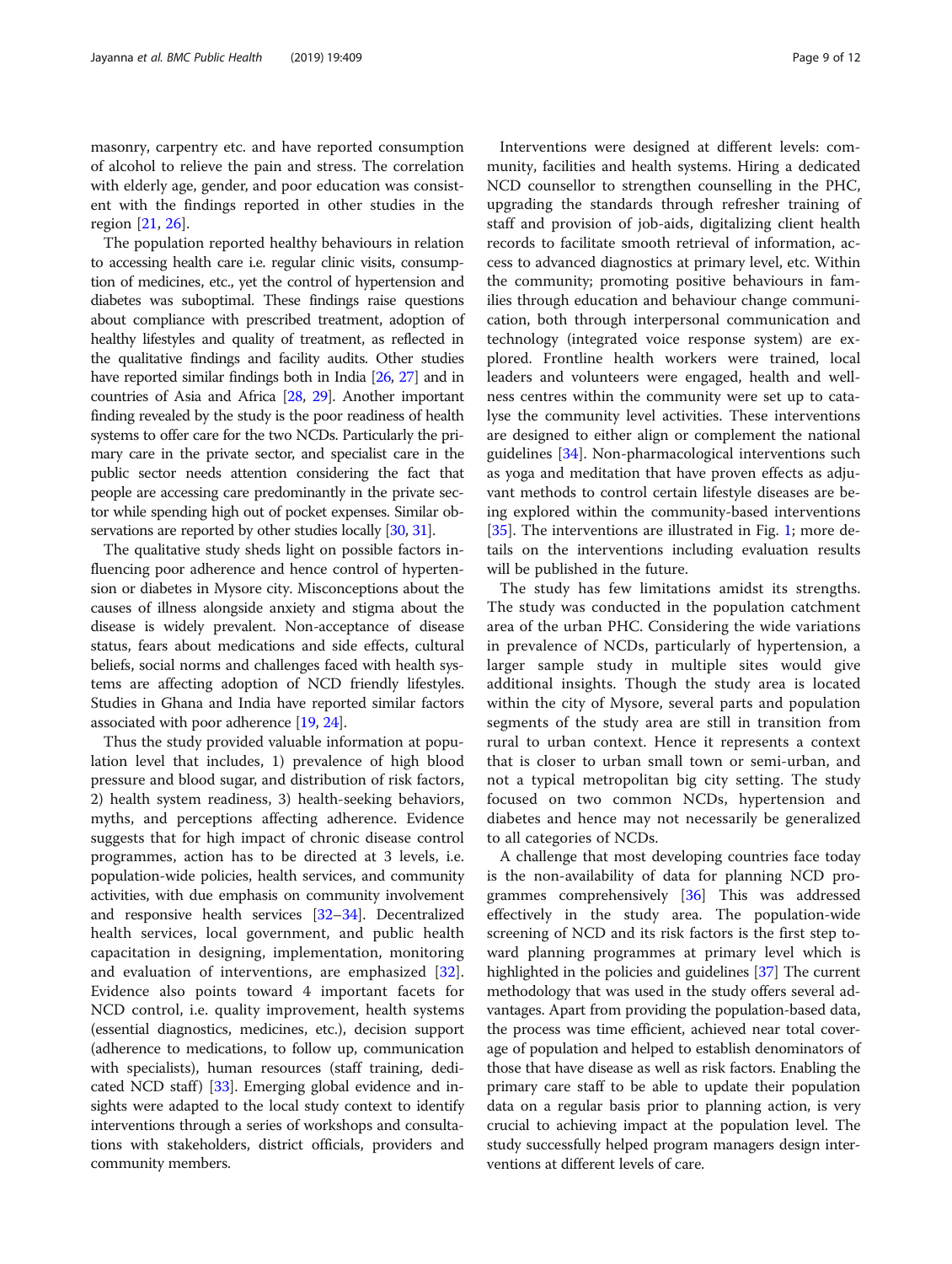<span id="page-9-0"></span>

# Conclusion

It is important to note that the non-communicable disease programmes pertaining to diabetes and cardiovascular diseases, are not implemented comprehensively through the care-continuum, nor is backed by sound evidence for planning. This study is probably the first of its kind to have informed a comprehensive programme at primary care level. While the study focused on hypertension and diabetes, the principles and approaches are applicable to other NCDs as well. The study provided population-based data to the programmes managers, helped them to develop interventions and innovations within the existing health system and community system settings. In the next phase (2018–19), the interventions will be supported with formative research and concurrent monitoring, to enable continuous refinement of intervention strategies so as to arrive at a scalable and sustainable implementation model. The whole exercise is an excellent example of a public-private engagement in public health. The study was funded by a corporate through its corporate social responsibility (CSR) funding, the implementation was led by a civil society partner and overall leadership, approval and intervention resources were provided by the state.

# **Endnotes**

<sup>1</sup>W.H.O's South East Asian region includes the following countries: Bangladesh, Bhutan, DPR Korea, India, Indonesia, Maldives, Myanmar, Nepal, Srilanka, Thailand, Timor-Leste (source: <http://www.searo.who.int/en/>; <sup>2</sup>

<sup>2</sup>Constitution of India recognizes certain sections of population that are historically disadvantaged and refers to them as scheduled caste and scheduled tribes. They represent 17 and 8%, respectively of general population as per census 2011;

<sup>3</sup>KISH table is a random number table used for selection of household member from each household for interviews. This was developed by statistician Leslie Kish in 1949, still widely used in surveys.

# Additional files

[Additional file 1:](https://doi.org/10.1186/s12889-019-6735-z) Specifiaction of diagnostics. All specifications of diagnostic equipment used for advanced test proposed are mentioned in this file. (DOCX 12 kb)

[Additional file 2:](https://doi.org/10.1186/s12889-019-6735-z) Adapted WHO STEPS NCD Risk Assessment Tool. An adapted version of the WHO STEPS NCD risk assessment questionnaire. (DOCX 1526 kb)

[Additional file 3:](https://doi.org/10.1186/s12889-019-6735-z) Health Seeking Behaviour and Out of Pocket expenditure assessment tool. A questionnaire for capturing health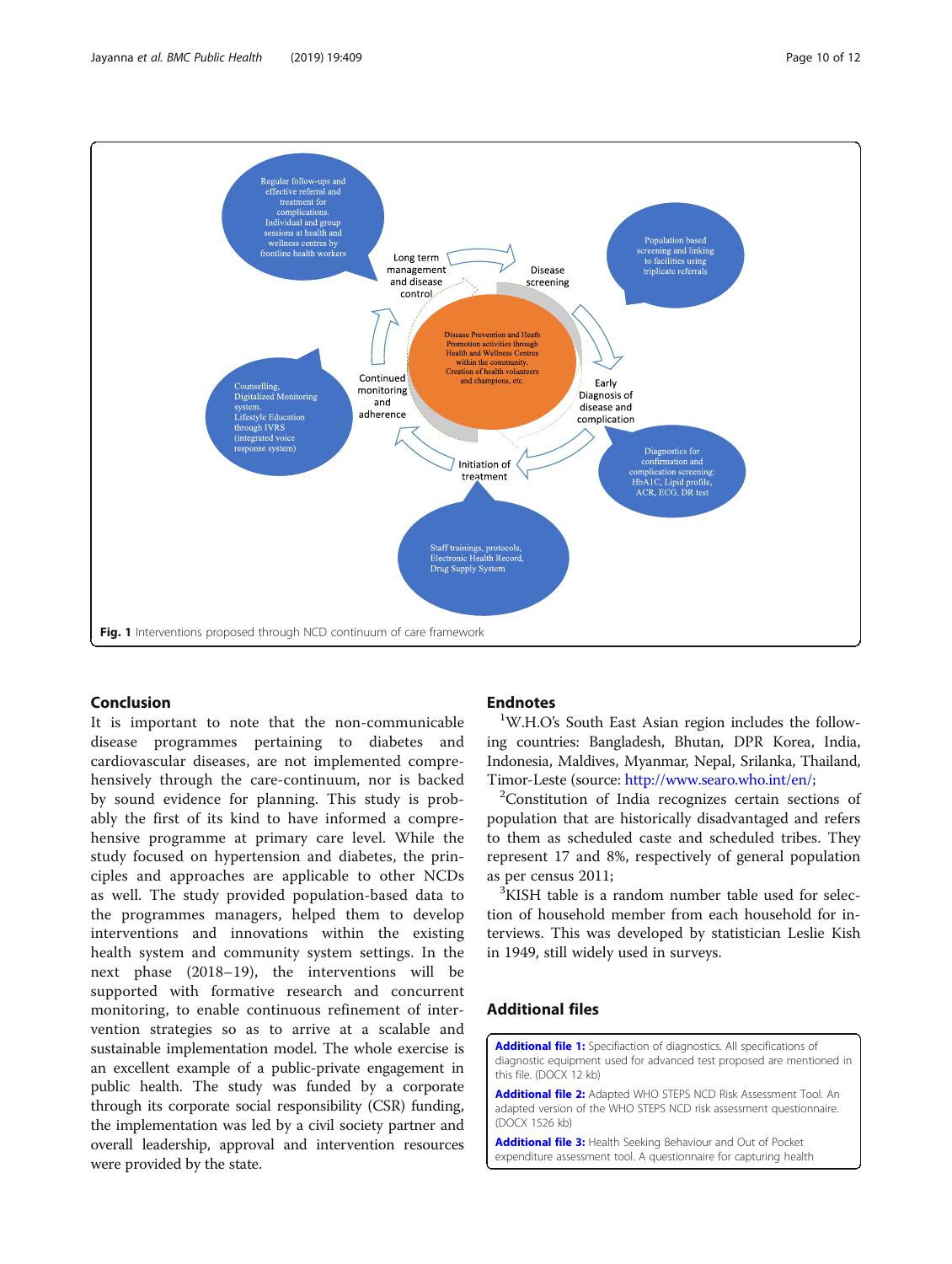<span id="page-10-0"></span>seeking and out-of-pocket health expenditure among known diabetic and hypertensive clients. (DOCX 154 kb)

[Additional file 4:](https://doi.org/10.1186/s12889-019-6735-z) The Facility audit tool. A questionnaire for capturing readiness of government and private facilities. (PDF 765 kb)

[Additional file 5:](https://doi.org/10.1186/s12889-019-6735-z) FGD and Semi-structure IDI quide. The Focus Group Discussion and Indepth Interview field guide. (DOCX 23 kb)

#### Abbreviations

BMI: Body Mass Index; BP: Blood Pressure; CAPI: Computer-Assisted Personal Interviewing (CAPI); CSR: Corporate Social Responsibility; CVD: Cardiovascular Diseases; ECG: Electrocardiogram; FBS: Fasting Blood Sugar; FGD: Focus Group Discussion; HbA1c: Glycated Haemoglobin A1c; IDI: Indepth Interview; KHPT: Karnataka Health Promotion Trust; LMIC: Low-and- Middle Income Countries; MBBS: Bachelor of Medicine and Bachelor of Surgery; NCD: Noncommunicable Diseases; NFHS: National Family Health Survey; PPBS: Postprandial Blood Sugar; RBS: Random Blood Sugar; SDG: Sustainable Development Goal; UPHC: Urban Primary Health Centre; WHO: World Health **Organisation** 

#### Acknowledgements

We thank the Government of Karnataka for approvals and support all through the study duration and intervention design. Particularly, Dr. Basavaraju B, Dr. Vikram U, Dr. Wahid Khan, Dr. Ramya S R, Dr. Kusuma from Government of Karnataka, provided continued support to carry out the project.

#### Funding

Landmark group's corporate social responsibility funded the study and intervention design. The government of Karnataka is supporting the project through its resources and services. The donor was involved in conception of the study design, interpretation of analysis and review of the manuscript.

#### Availability of data and materials

The datasets generated, analysed in this current study and presented in this paper are not yet publicly available as this is an ongoing study. However, data is available from the corresponding author on request.

#### Authors' contributions

KJ originally concieved the manuscript idea, designed the overall research and implementation framework, led the study and wrote the first draft. SN led the field implementation, provided inputs to the methods section, reviewed and supported in revising the manuscript versions. AK supported KJ in conception of the study; he designed population based screening and cross-sectional surveys, contributed to quantitative data analysis and provided inputs to the the result section. SR helped in qualitative data analysis and jointly contributed to the qualitative result section. MKP led the facility audits, contributed to the analysis and development of the manuscript. AP helped in qualitative data collection and data analysis. PR, SC, GP support implementation on the ground, reviewed and contributed to revision of the manuscripts. SS, PA and HM provided useful inputs in positioning the rationale and discussion section. RS and ML facilitated and supported the overall implementation of the study and the project. All authors read and approved the first and final manuscript.

#### Authors' information

KJ is a senior technical advisor at Karnataka Health Promotion Trust, Bengaluru, India and Centre for Global Public Health, University of Maitoba, Canada.. He is also an assistant professor at the Department of Community Health Science at UoM, Canada. He has vast experience in implementation research and scaling up evidence based public health programs. AK is the technical lead for the monitoring and evaluation team of the program, and has vast experience in conducting large scale surveys and evaluations. SN, the overall implementation lead and MKP, the clinical lead, both have considerable period of experience in research and programme implementation in NCDs and quality control of public health programmes. Through this manuscript, authors are trying to suggest that while effective diagnostics and interventions to detect and manage NCDs are well established, integration of disease prevention and health promotion into care continuum, and implementation of interventions comprehensively remains a challenge especially at primary care level. The manuscript presents experience of designing comprehensive NCD programme for hypertension and diabetes, backed by strong evidence that is relevant to other LMIC settings.

### Ethics approval and consent to participate

Ethics approval was sought from the local institutional ethical review board, GRAAM (Grassroots Research and Advocacy Movement), based in Mysore. Informed written consent was obtained from all participants prior to data collection. Those that were detected or suspected as having disease, were referred to the facility for management. Those that had risk factors were educated using standard information education and communication material. To protect privacy, fictitious names are used for the qualitative quotes in this paper.

# Consent for publication

Not Applicable

#### Competing interests

The authors declare that they have no competing interests.

# Publisher's Note

Springer Nature remains neutral with regard to jurisdictional claims in published maps and institutional affiliations.

#### Author details

<sup>1</sup> Karnataka Health Promotion Trust, Bangalore, India. <sup>2</sup> Centre for Global Public Health, University of Manitoba, Winnipeg, Canada. <sup>3</sup> Landmark group, Bangalore, India. <sup>4</sup> Department of Health and Family Welfare, Government of Karnataka, Bangalore, Karnataka, India. <sup>5</sup>IT Park, Rajajinagar Industrial Area Behind KSSIDC Admin office, 5th floor, 1-4, Rajajinagar, Bengaluru, Karnataka 560044, India.

# Received: 10 December 2018 Accepted: 31 March 2019 Published online: 16 April 2019

#### References

- 1. WHO. Non communicable disease-key facts; Accessed on 22nd Sept 2018 [http://www.who.int/news-room/fact-sheets/detail/noncommunicable](http://www.who.int/news-room/fact-sheets/detail/noncommunicable-diseases)[diseases.](http://www.who.int/news-room/fact-sheets/detail/noncommunicable-diseases) 2018.
- 2. WHO. Burden of NCDs and their risk factors in india (Excerpted from Global Status report on NCDs); Accessed on 12th Sept 2018 [http://www.searo.who.](http://www.searo.who.int/india/topics/noncommunicable_diseases/ncd_situation_global_report_ncds_2014.pdf) [int/india/topics/noncommunicable\\_diseases/ncd\\_situation\\_global\\_report\\_](http://www.searo.who.int/india/topics/noncommunicable_diseases/ncd_situation_global_report_ncds_2014.pdf) [ncds\\_2014.pdf](http://www.searo.who.int/india/topics/noncommunicable_diseases/ncd_situation_global_report_ncds_2014.pdf). WHO, 2014.
- 3. WHO. Non Communicable Disease, Progress Monitor; Accessed 10th Sept 2018 [http://apps.who.int/iris/bitstream/handle/10665/184688/](http://apps.who.int/iris/bitstream/handle/10665/184688/9789241509459_eng.pdf;jsessionid=925489272CD53B9A3FBBC19DB79D7477?sequence=1) [9789241509459\\_eng.pdf;jsessionid=](http://apps.who.int/iris/bitstream/handle/10665/184688/9789241509459_eng.pdf;jsessionid=925489272CD53B9A3FBBC19DB79D7477?sequence=1) [925489272CD53B9A3FBBC19DB79D7477?sequence=1](http://apps.who.int/iris/bitstream/handle/10665/184688/9789241509459_eng.pdf;jsessionid=925489272CD53B9A3FBBC19DB79D7477?sequence=1). 2015.
- 4. International Diabities Federation. Promoting diabetes care, prevention and a cure worldwide Accessed 20th Sept 2018 [https://www.idf.org/e-library/](https://www.idf.org/e-library/epidemiology-research/diabetes-atlas/22-atlas-3rd-edition.html) [epidemiology-research/diabetes-atlas/22-atlas-3rd-edition.html.](https://www.idf.org/e-library/epidemiology-research/diabetes-atlas/22-atlas-3rd-edition.html) 2006.
- Kelly T, Yang W, Chen CS, Reynolds K, He J. Global burden of obesity in 2005 and projections to 2030. Int J Obes. 2008;32:1431.
- 6. WHO. SDG 3: Ensure healthy lives and promote wellbeing for all at all ages; Accessed on 26th Sept 2018 [http://www.who.int/sdg/targets/en/.](http://www.who.int/sdg/targets/en/) 2018.
- 7. PHFI. Karnataka Disease Burden Profile, 1990 to 2016; Accessed on 26th Sept 2018 http://www.healthdata.org/sites/default/files/files/Karnataka\_-[Disease\\_Burden\\_Profile%5B1%5D.pdf.](http://www.healthdata.org/sites/default/files/files/Karnataka_-_Disease_Burden_Profile%5B1%5D.pdf) 2017.
- 8. Basavanagowdappa H, Prabhakar AK, Prasannaraj P, Gurudev KC, Virupaksha S. Study of prevalence of diabetes mellitus andimpaired fasting glucose in a rural population; 2005.
- Rao CR, Kamath VG, Shetty A, Kamath A. A study on the prevalence of type 2 diabetes in coastal Karnataka. Int J Diabetes Dev Ctries. 2010;30(2):80–5.
- 10. Ministry of Health & Family welfare GoI. National programme for prevention and control of cancer, diabetes, cardiovascular diseases & stroke; operational guidelines (revised: 2013-17); Accessed 1st Mar 2019 [https://www.karnataka.](https://www.karnataka.gov.in/hfw/nhm/Documents/NPCDCS%20Final%20Operational%20Guidelines.pdf) [gov.in/hfw/nhm/Documents/](https://www.karnataka.gov.in/hfw/nhm/Documents/NPCDCS%20Final%20Operational%20Guidelines.pdf) [NPCDCS%20Final%20Operational%20Guidelines.pdf](https://www.karnataka.gov.in/hfw/nhm/Documents/NPCDCS%20Final%20Operational%20Guidelines.pdf). 2013.
- 11. Ainapure K, Sumit K, Pattanshetty S. A study on implementation of national programme for prevention and control of cancer, diabetes, cardiovascular diseases and stroke in Udupi district, Karnataka. Int J Community Med Public Health. 2018;5:2384–7.
- 12. Raina S. From NHM to NPCDCS: epidemiological transition and need for a National Program for diabetes in India. J Metab Syndr; 5:204; doi:104172/ 2167-09431000204. 2016.